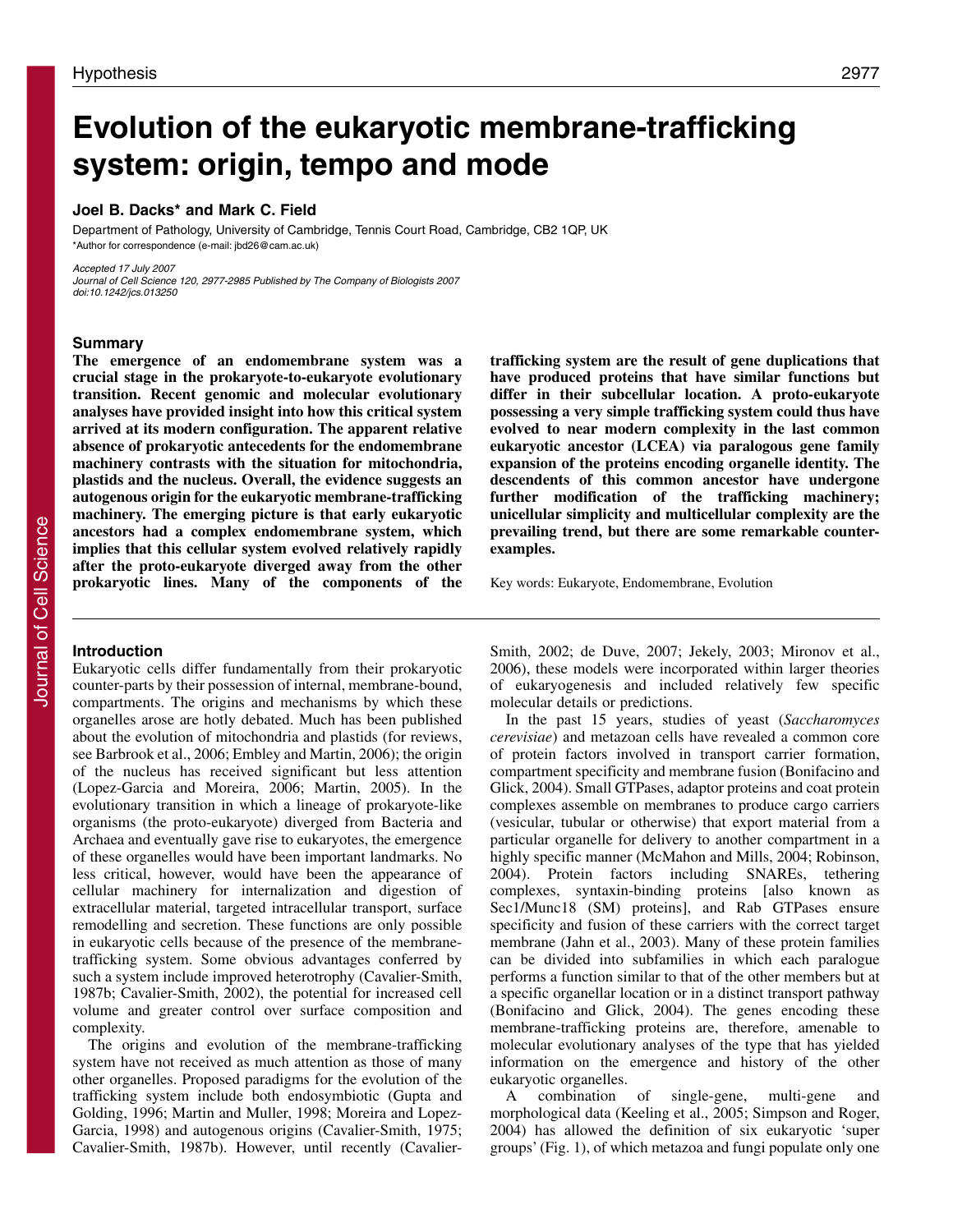

with the expansion of trafficking machinery in its sister lineage *Trichomonas*. Significantly, many of the major components are universal, indicating that the basic mechanisms for vesicle specificity and fusion arose very early, together with establishment of major landmarks of the endomembrane system (i.e. clathrin-dependent endocytosis, exocytosis and recycling pathways). In addition, there is evidence for the acquisition of lineage-specific components (e.g. caveolin by metazoa) and multiple secondary losses (e.g. the Rab4 recycling pathway). Sampling bias in choice of experimental taxa means that novel factors in most lineages have not been identified. Rhizaria are shown as a dotted line because, at present, there are no genome sequences for this group. Figure redrawn and modified from Field et al. (Field et al., 2006), with permission from Landes Bioscience and Springer Science + Business Media.

(Adl et al., 2005). Other super groups include the Archaeplastida, the Amoebozoa, the Chromalveolata, the Rhizaria, and the Excavata (Adl et al.,  $2005$ )<sup>1</sup>. Whole genome sequences are available for representatives from five of the six groups, Rhizaria being the only exception (Bhattacharya and Katz, 2005). This broad sampling enables evolutionary reconstruction of the membrane-trafficking gene complement that would have been present in the common ancestor of the five groups, a reasonable proxy for the last common eukaryotic ancestor (LCEA). Genomes from a vast array of prokaryotic organisms (both bacterial and archaeal) also provide important clues to the origins of the system.

We do not attempt here to argue for one specific hypothesis regarding the origin and evolution of the membrane-trafficking system over any other, nor to summarize the various competing theories (Cavalier-Smith, 2002; de Duve, 2007; Gupta and Golding, 1996; Jekely, 2003; Lopez-Garcia and Moreira, 2006; Martin, 2005; Mironov et al., 2006). Instead, we discuss several trends apparent from recent comparative genomic, phylogenetic and cell biological studies relevant to the evolution of membrane trafficking. These trends directly address the processes by which the endomembrane system is

likely to have originated and increased in complexity. They also shed light on the timing of its emergence and its subsequent evolutionary plasticity.

## **The paucity of prokaryotic homologues**

We can be confident of the prokaryotic origins of mitochondria and plastids from endosymbiotic bacteria, given the numerous directly homologous genes<sup>2</sup> and structures in alpha-proteo bacteria and cyanobacteria, respectively (for reviews, see Keeling, 2004; van der Giezen et al., 2005, and references therein). The machinery for DNA replication, transcription,

<sup>2</sup>In this article we use the traditional, evolutionary biological, definition of homology: that two homologous objects share common ancestry, i.e. were once the same object in the common ancestor of the organisms that are being considered (Reeck et al., 1987). This definition can be applied to appendages (e.g. mammalian arms and fins), organelles, proteins, genes, amino acids or even nucleotides. In the case of genes and proteins, the argument for homology is usually based on analyses using homology searching algorithms such as BLAST (Altschul et al., 1997). These programs return a statistical value for the homology assumption (an E-value) and some numerical comparison (percentage) of how similar is the sequence of initial interest to the sequences that are returned by the program as candidate homologues. This has given rise to the first common mis-use of the term homology, 'percent homology'. The percentage that is returned by homology-searching programs is either the amount that is exactly the same between the two sequences (identity) or the amount of amino acids that share comparable chemical properties (similarity). This percentage is used to make a judgement of the probability that the two sequences are homologous, but because two things either did or did not share a common ancestor, the term percent homology is non-sensical. Because the two objects being considered were once the same, it may also be assumed that they now share the same role or function in the organisms in which they currently reside. This assumption has given rise to another use of the term homology to mean 'the same function' or alternately use of the term functional homology for two things that may or may not be homologous but do perform the same role. Two proteins that perform the same role based on the fact that they are homologous can be termed functionally homologous. However, two proteins that perform the same role but arrived at this state through convergent evolution might be better termed 'functionally analogous' to avoid confusion. When homology is unclear, functionally analogous is the safer term.

<sup>&</sup>lt;sup>1</sup>The Opisthokonta are composed of the animals, fungi and their close unicellular relatives. The Archaeplastida include the higher plants, the red and green algae. The Amoebozoa encompasses the slime moulds, the causative agent of amoebic dysentery (*Entamoeba*), and various additional amoebae. The Chromalveolata include kelp, diatoms, ciliates and the causative agents of malaria (*Plasmodium*) and red tide (dinoflagellates). Rhizaria include cercozoans and the important paleontological group of Foraminifera. Finally, the Excavata includes the causative agents of Giardiasis (*Giardia*) and African Sleeping Sickness (*Trypanosoma brucei*) and holds many of the lineages formerly considered to represent early-evolving eukaryotes. For a full, and more formal, discussion of these groups and the evidence for and against their validity see elsewhere (Adl et al., 2005; Keeling et al., 2005; Parfrey et al., 2006).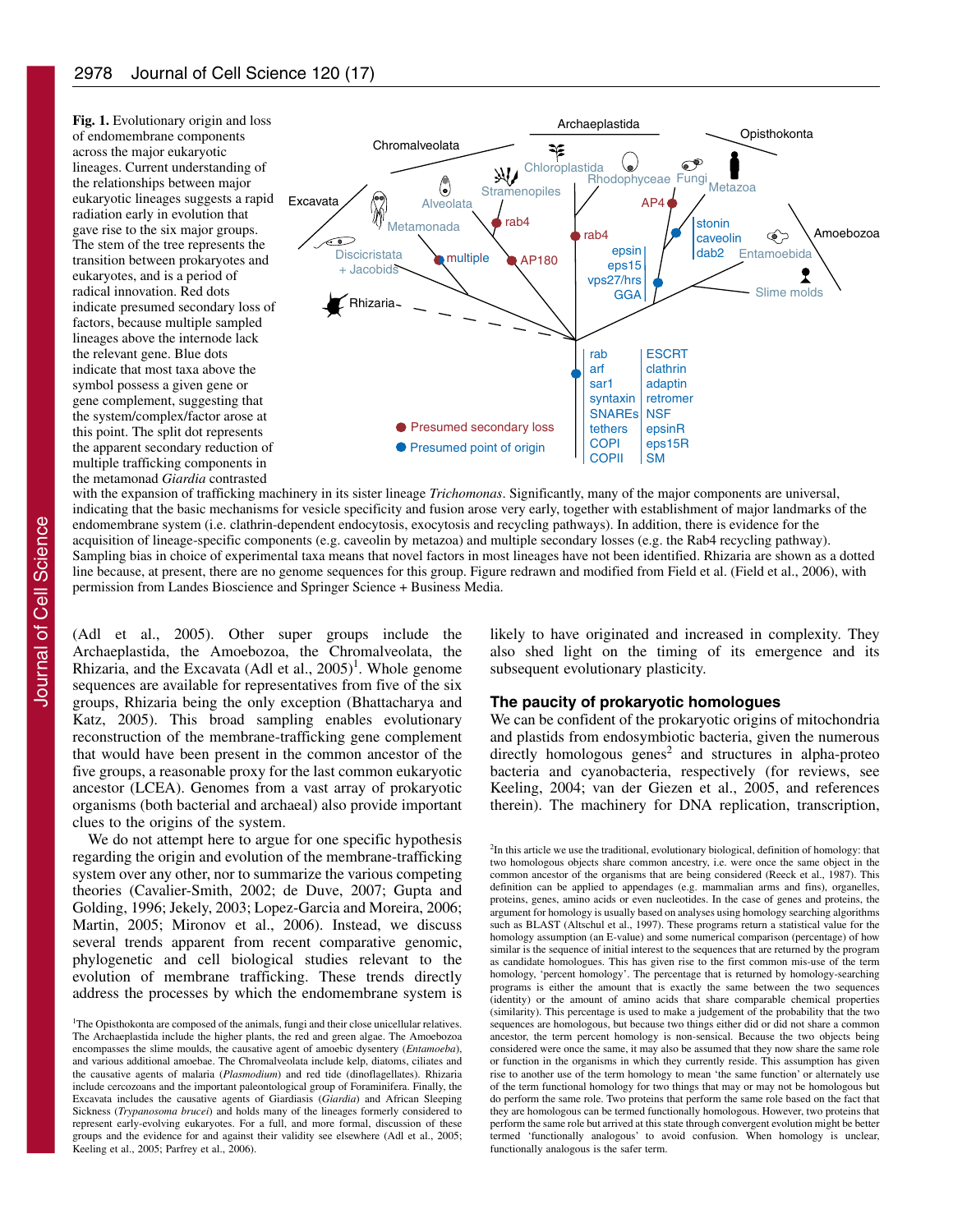translation and key metabolic pathways are shared between the three domains of life (Bacteria, Archaea and Eukaryota) and therefore must have been possessed in some form by the protoeukaryote (Ranea et al., 2006). However, the mixed ancestry of these cellular systems, some derived from bacterial progenitors and others derived from archaeal progenitors, leaves the origin of the nucleus currently as an open and highly contentious question (Lopez-Garcia and Moreira, 2006; Martin, 2005). This question is directly related to the evolution of membrane trafficking, however, because of the continuity of the nuclear envelope and the ER. In contrast to components of mitochondria, plastids and much of the nuclear machinery, clear prokaryotic homologues for molecules/organelles of the membrane trafficking system are relatively rare.

A few examples of structures analogous to eukaryotic membrane-trafficking compartments do exist in prokaryotes. Bacteria in the remarkable phylum *Planctomycetes* possess membrane-bound, or partially enclosed, nucleoids, which are reminiscent of the nuclear envelope (Fuerst, 2005). In the archaeon *Igniococcus islandicus*, cytoplasmic vesicles 30-90 nm in diameter and tubules up to 300 nm long have been observed by electron microscopy (Rachel et al., 2002). In *Escherichia coli*, depletion of the signal recognition particle (SRP) component Ffh, or the translocon factor SecE, produces internal stacks of plasma membrane that morphologically resemble ER and contain FtsY-ribosome complexes (Herskovits et al., 2002). However, there is currently little evidence that these structures are directly homologous to the eukaryotic structures that they resemble or that the taxa possessing these structures are direct ancestors of modern eukaryotes (Glockner et al., 2003). This will become increasingly testable, however, as more genome sequences of planctomycetes and of *Igniococcus* become available. Importantly, the presence of these structures within prokaryotes illustrates that the capacity to construct membranous compartments exists in prokaryotes (Herskovits et al., 2002), via processes such as change of localization of one protein or depletion of another, and lends credibility to models favouring the origins of membrane trafficking via spontaneous formation of such structures in the protoeukaryote, without needing to invoke undefined stochastic events.

Although there are not many clear molecular homologues of membrane-trafficking components in prokaryotes, there are some candidates. For example, Vps29, a central piece of the retromer vesicle coat (Seaman, 2005), has clear prokaryotic homologues in diverse bacterial and archaeal taxa, as demonstrated by recent structural studies (Collins et al., 2005; Wang et al., 2005) and by homology searches of the nonredundant protein database at NCBI (data not shown). Moreover, recent reports have shown that Vps29 has phosphoesterase activity in common with its prokaryotic homologues (Damen et al., 2006). Similarly, a bacterial dynamin that can deform lipid bilayers has been described and provides a direct prokaryotic counterpart for this important component of the endocytic machinery (Low and Lowe, 2006). However, dynamin is less consistently involved in endocytosis (Chanez et al., 2006; Elde et al., 2005; Morgan et al., 2004) than it is in mitochondrial division in many eukaryotic taxa, which implies a secondary and convergent co-opting of dynamin into the endocytic system in different descendents of

the LCEA (Elde et al., 2005). It is possible that the origin of eukaryotic dynamin was associated with the initial mitochondrial endosymbiosis and an initial non-endocytic function; however, there is insufficient evidence at present to tell.

Finally, several components of the prokaryotic SRP/SecY translocation system are retained within the co-translational ER translocational system of eukaryotes (Gribaldo and Cammarano, 1998; Rapoport et al., 1996). This implies not only homology of the core factors of these two systems but also that the ER is topologically derived from the prokaryotic plasma membrane, a point nearly universally included in theories of the origins of the eukaryotic trafficking system. More generally,  $\beta$ -propeller and  $\alpha$ -solenoid domains, as well as small GTPases, are all crucial building blocks of the eukaryotic membrane-trafficking machinery: proteins containing these domains are present in both bacteria and archaea (Devos et al., 2004; Pandit and Srinivasan, 2003).

Nevertheless, the number of unequivocal prokaryotic homologues for structures or proteins involved in membrane trafficking is limited. The data are most consistent with an autogenous, rather than a directly endosymbiotic, origin for the eukaryotic trafficking system. The organelles involved also lack additional traits characteristic of endosymbiotically derived structures such as associated genomes and the presence of closely adpressed double membranes.

The membrane-trafficking system probably arose autogenously, exploiting pre-existing building blocks of domains and motifs together with a limited repertoire of proteins that were present in the proto-eukaryote or derived early by gene transfer. Since much of the elaboration of the system must have occurred in the progenitors of eukaryotes themselves, in order to understand the origins and elaboration of the trafficking system that produced these complex modern configurations, we may have to focus on the evolutionary history of the components within eukaryotes.

#### **A rapid eukaryotic origin**

Related to the basic question of how the eukaryotic membranetrafficking system originated is how rapidly the system arose. More specifically, did the system evolve rapidly upon separation of the proto-eukaryotic line from the remaining prokaryotes, or did it arise slowly, over the long course of eukaryotic history?3 Each of these alternatives leads to different predictions. If the endomembrane system arose rapidly, then the ancestor of extant eukaryotes is predicted to have possessed an elaborate membrane-trafficking system, potentially approaching the complexity seen in many living

<sup>3</sup>One potential complication is that it is unclear how much time elapsed between the point of separation of the proto-eukaryotic line from other prokaryotes, and the point when the various extant eukaryotic lineages diverged (i.e. the LCEA). Evidence suggests that life was present on Earth  $3.5 \times 10^9$  years ago (Schopf, 2006). This life appears to be prokaryotic and provides an earliest limit (Schopf, 2006). The earliest proposed date for the origin of eukaryotes is  $2.7 \times 10^9$  years ago, based on the contentious argument that evidence of steranes (steroid-like lipids) in the geological record at that point is evidence for the existence of eukaryotes (Brocks et al., 1999). More robust fossil evidence demonstrates a eukaryotic presence as early as  $1.8\times10^9$  years ago (Javaux et al., 2004), with red algal fossils dated back  $1.2 \times 10^9$  years that are morphologically indistinguishable from the modern genera of Bangia (Butterfield, 2000). Similarly, molecular dating studies have placed the divergence of the photosynthetic eukaryotes from the Opisthokonts at around  $1.6\times10^9$  years. This implies that divergence of the LCEA into its descendent lineages had already occurred by around  $1.5\times10^9$  years ago. In reality, the question is whether the membrane-trafficking system evolved slowly over the entire course of eukaryotic history ( $\sim$ 1.5 $\times$ 10<sup>9</sup> years plus the unknown period of time between the protoeukaryote and the LCEA) or relatively more rapidly before the LCEA arose.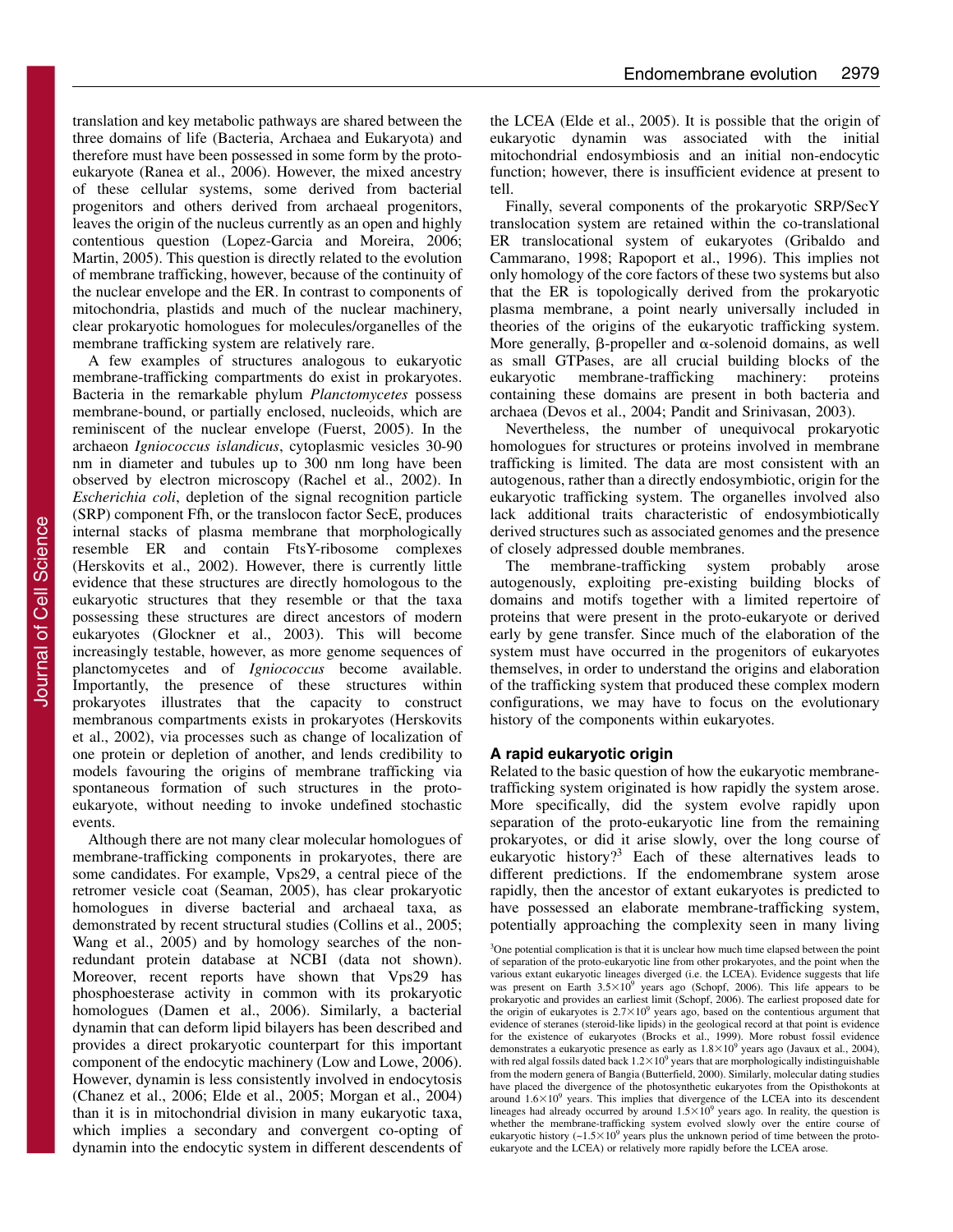eukaryotes. By contrast, if the system arose gradually, eukaryotes lacking certain organelles or pathways proposed to be essential for basic cellular trafficking may exist, since such lineages would have speciated away from other eukaryotes prior to the origin of that particular cellular feature. This latter concept was formalized in the mid-1980s in the Archezoan Hypothesis, primarily to explain the evolution of mitochondria (Cavalier-Smith, 1983; Cavalier-Smith, 1987a). Although the Archezoan Hypothesis was supported initially by phylogenetic analyses of SSU rDNA and protein coding genes, it can now be confidently rejected on the basis of diverse and robust lines of evidence, including phylogenetic, molecular evolutionary and cell biological data (reviewed in de Duve, 2007; Embley and Martin, 2006). Evidence indicates that the LCEA possessed a mitochondrion and was probably a complex eukaryotic cell in many additional respects (Dacks and Doolittle, 2001; Embley and Martin, 2006; Roger, 1999; Vanacova et al., 2005). The membrane-trafficking system is no exception.

All studied eukaryotic cells contain ER, endocytic organelles and a plasma membrane (Lee et al., 2002; Roger, 1999). The complexity of endocytic systems varies considerably between lineages, but almost all possess digestive and recycling machinery where this has been examined (i.e. lysosomes and endosomes). A few eukaryotic lineages lack visible Golgi stacks (Cavalier-Smith, 1987a; Patterson, 1999) and were proposed to have diverged from other eukaryotes prior to the origin of the Golgi complex (Cavalier-Smith, 1987b). However, it is now clear, given the placement of these taxa in the eukaryotic tree (Keeling et al., 2005), the presence of genes encoding Golgi-specific components in their genomes (Dacks et al., 2003) and the available cell biological data (Ghosh et al., 1999; Lujan et al., 1995; Marti et al., 2003; Takvorian and Cali, 1994), that a Golgi organelle is, in fact, present in some form in these organisms. Therefore, the LCEA almost certainly possessed what most cell biologists would consider to be the basic complement of membrane-trafficking organelles (i.e. ER, stacked Golgi, endosomes and lysosomes).

At the molecular level, the situation is similar (Fig. 1). Comparative genomic studies demonstrate that the ancestor of eukaryotes would have possessed all of the major protein families that, on the basis of studies in yeast, metazoans and higher plants, are defined as critical for transport carrier formation and fusion (Jahn and Sudhof, 1999; Springer et al., 1999). These include components of the three major coats (COPI, COPII and clathrin), the four SNARE families, GTPase-activating proteins (GAPs), guanine nucleotide exchange factors (GEFs), and NSF ATPases (Dacks and Doolittle, 2001; Dacks and Field, 2004; Hartman and Fedorov, 2002; Sanderfoot, 2007; Yoshizawa et al., 2006). Comparative genomics has similarly confirmed the presence, in a wide variety of eukaryotes, of a complex endocytic system, including the ESCRT complexes (Field et al., 2006), GTPases (Jekely, 2003), and homologues of the retromer complex including Vps35, Vps29 and Vps26 (Dacks et al., 2003; Damen et al., 2006; Nakada-Tsukui et al., 2005), which implies that all of these components must also have been established at a very early stage.

Functional characterization in the amoebae (Bogdanovic et al., 2002; Nakada-Tsukui et al., 2005), chromalveolates such as *Toxoplasma*, *Plasmodium* and the ciliates (Ngo et al., 2003; Schilde et al., 2006; Struck et al., 2005), excavates such as kinetoplastids (Besteiro et al., 2006; Morgan et al., 2002) and *Giardia* (Lujan and Touz, 2003) and plants further support the idea that the LCEA had a complex membrane trafficking system. These studies have several implications for our understanding of the biology of membrane trafficking. It is crucial to confirm in silico assignments of potential functional conservation, especially in cases where sequence similarity can be extremely poor, as is the case when comparing many diverse taxa with the major model organisms. In addition, the in vivo characterization of vesicle coats, SNAREs, Rabs, ATPases and additional components in such evolutionarily diverse organisms begins to allow us to reconstruct, not only gene complements in early eukaryotes but also ancient trafficking pathways. Finally, the issue of asymmetry (i.e. the undersampling of potentially unique trafficking features in the majority of taxa) remains to be addressed. The importance of taxon-specific mechanisms can ultimately only be approached through direct experimental analysis and is required before a truly broad and generalizable model for eukaryotic intracellular trafficking can be obtained.

## **Increasing trafficking complexity by paralogous expansion**

More detailed comparative genomics and phylogenetics have reinforced the picture of a complex early eukaryotic ancestor and suggest a mechanism by which this complexity could have arisen. Much of the basic trafficking machinery, down to the level of the subfamily, had already been established via gene duplication prior to the LCEA (Fig. 2A). Small GTPases of the Sar, Arf, Ras, Ran and Rab families are found in diverse eukaryotes and thus in their common ancestor (Jekely, 2003). More specifically, analysis of the Rabs indicate that, at least, the Rab1, Rab2, Rab4, Rab5, Rab6, Rab7, Rab8 and Rab11 subfamilies were present in the ancestor of eukaryotes (Field et al., 2006; Jekely, 2003; Langford et al., 2002). Syntaxin subfamilies syn5, syn18, syn16/TLG2, the anterograde endocytic syntaxins (vam3, pep12, syntaxin 7 and syntaxin 12) and the plasma-membrane-associated syntaxins (sso1, sso2, syntaxins 1-4, and syntaxin 11) all pre-date the LCEA (Dacks and Doolittle, 2002; Dacks and Doolittle, 2004). The syntaxinbinding-protein families Vps33, Vps45, Sly1 and Sec1 strongly resolve into paralogue-specific clades, each containing representative eukaryotes from five eukaryotic super groups (Koumandou et al., 2007). These four important proteins were therefore probably present in the eukaryotic ancestor (Arac et al., 2005). Finally, the various vesicle coats, COPI, COPII, clathrin and adaptins, appear to have arisen via ancient gene duplications (Devos et al., 2004). Comparative genomic (Dacks and Field, 2004) and phylogenetic analyses (Elde et al., 2005; Schledzewski et al., 1999; Singh and Gupta, 2004) reveal that all three coat systems are widely distributed among eukaryotes, which implies their establishment in early eukaryotes. These data all reinforce the complexity of membrane-trafficking in the LCEA and, moreover, suggest a possible mechanism by which the complex membranetrafficking system of organelles and components may have emerged.

Since the various subfamilies of many important membranetrafficking components are homologous, and each corresponds to a distinct step or organelle in transport, the gene duplications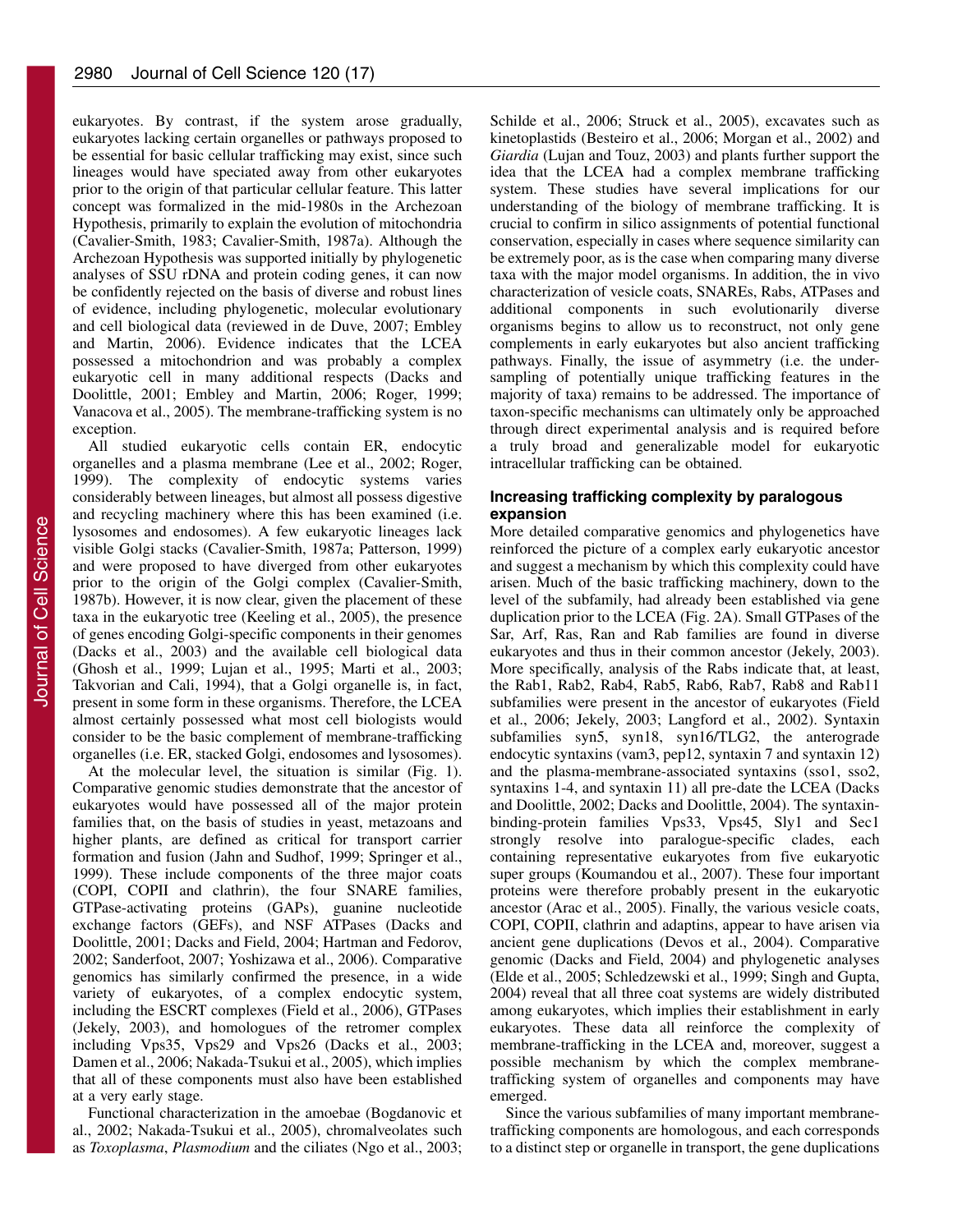

**Fig. 2.** Acquisition of organelle complexity and function by paralogous gene family expansion. (A) Gene duplication events lead to more than one copy of an open reading frame A (ORF A). This gene redundancy allows each member of the new family to accumulate sequence variation and, hence, potentially new functions. A clear example of this type of event would be the ancestor of the coatomer and adaptin complex subunits. (B) Model for compartment number expansion by gene duplication of protein factors implicated in vesicle identity, specificity and fusion. The progenitor compartment contains, at least, a member of the Rab family, a syntaxin and a coat system (grey). Duplications of the genes encoding these factors facilitate differentiation of function (red, purple), yielding discrete organelles. This process continues in some cases, so that the A1 compartment further is differentiated to A1a and A1b (light and dark blue, respectively), whereas A2 is not elaborated. This may yield a new organelle or differentiation of an organelle into sub-domains or pathways in the case of the coatomers and adaptins (which yielded the *cis*-Golgi and *trans*-Golgi network). This general process could eventually have given rise to the organellar complement and machinery reconstructed as present in the LCEA. (C) Paralogous expansion appears variable across the eukaryotes and across machinery; all of the gene families shown were probably present in the LCEA but exhibit different levels of expansion in modern eukaryotes. Specifically there is little evidence for multiple genes encoding tether complex factors in most genomes, while at the other extreme there are many Rab and SNARE genes. Intermediate situations are found for the coatomer, adaptins and syntaxin-binding (SM) proteins; in some lineages either entire complexes or specific subunit families are expanded.

(Fig. 2A) giving rise to those components may have been concurrent with, or causal to, the origins of the respective organelles (Fig. 2B). In such a mechanism, the observed complexity in eukaryotic membrane trafficking would have been created by several series of gene duplications originating from a basic single organelle and rising in organellar complexity as the machinery duplicated and diverged. Consider the Golgi as an example: the LCEA probably possessed a stacked Golgi consisting of *cis*- and *trans*-Golgi elements and various post-TGN transport pathways. Since the coats servicing these compartments, the F-COP coatomer subcomplex and the adaptins, respectively, are the product of a set of gene duplications (Schledzewski et al., 1999), the *cis*- and *trans*-Golgi presumably arose from an original undifferentiated Golgi (Fig. 2B). This may have been concurrent with the duplications that produced the coatomer F-COP and the proto-adaptin complexes. Further gene duplications in the adaptin families yielded adaptin complexes AP1-AP4, generating the multiple post-Golgi secretory pathways seen in eukaryotes today.

The idea that paralogous expansion produces organellar complexity (Cavalier-Smith, 2002) has been adopted by various authors, each suggesting their molecule of interest, whether vesicle coats (Cavalier-Smith, 2002), syntaxins (Dacks and Doolittle, 2002), the SNAREs in general (Dacks, 2007; Sanderfoot, 2007; Yoshizawa et al., 2006), GTPases (Jekely, 2003), or SM proteins (Arac et al., 2005) as the key piece in the evolutionary differentiation of the different organelles. Given the role that the various pieces of machinery play determining organelle identity and fusion specificity, and the similarity of their pattern of diversification, they are all likely to have contributed to the development of the membrane-trafficking system (Koumandou et al., 2007).

Interestingly, the degree of expansion of each of these trafficking protein families varies in modern organisms. There are a considerable families of Rabs and SNAREs in most eukaryotes, many family members being the product of recent gene duplications in a specific organismal lineage (Fig. 2C). By contrast, the tether complexes show limited evidence of paralogous gene expansion (Koumandou et al., 2007). Between these two extremes are several families where some expansion has occurred but not to the extent of that displayed by the Rabs or SNAREs. For example, in the adaptin system, multicellular eukaryotes possess tissue-specific isoforms (Boehm and Bonifacino, 2001).

Not all components of the system are consistent with the mechanism described above. The seven different, multi-subunit, tethering complexes were probably already present in the LCEA (Koumandou et al., 2007). However, the evidence for common ancestry of the various complexes is equivocal at best and some of the tethering complexes clearly have independent origins (Koumandou et al., 2007). Thus, although much of the membranetrafficking system complexity appears to involve paralogous gene expansion, some components have also been added separately.

## **Loose correlation between membrane-trafficking complexity and multicellularity**

Although the LCEA clearly possessed a complex membranetrafficking system, significant evolutionary change has certainly occurred in its various descendents. The over-riding trend is for unicellular eukaryotes to have maintained the basic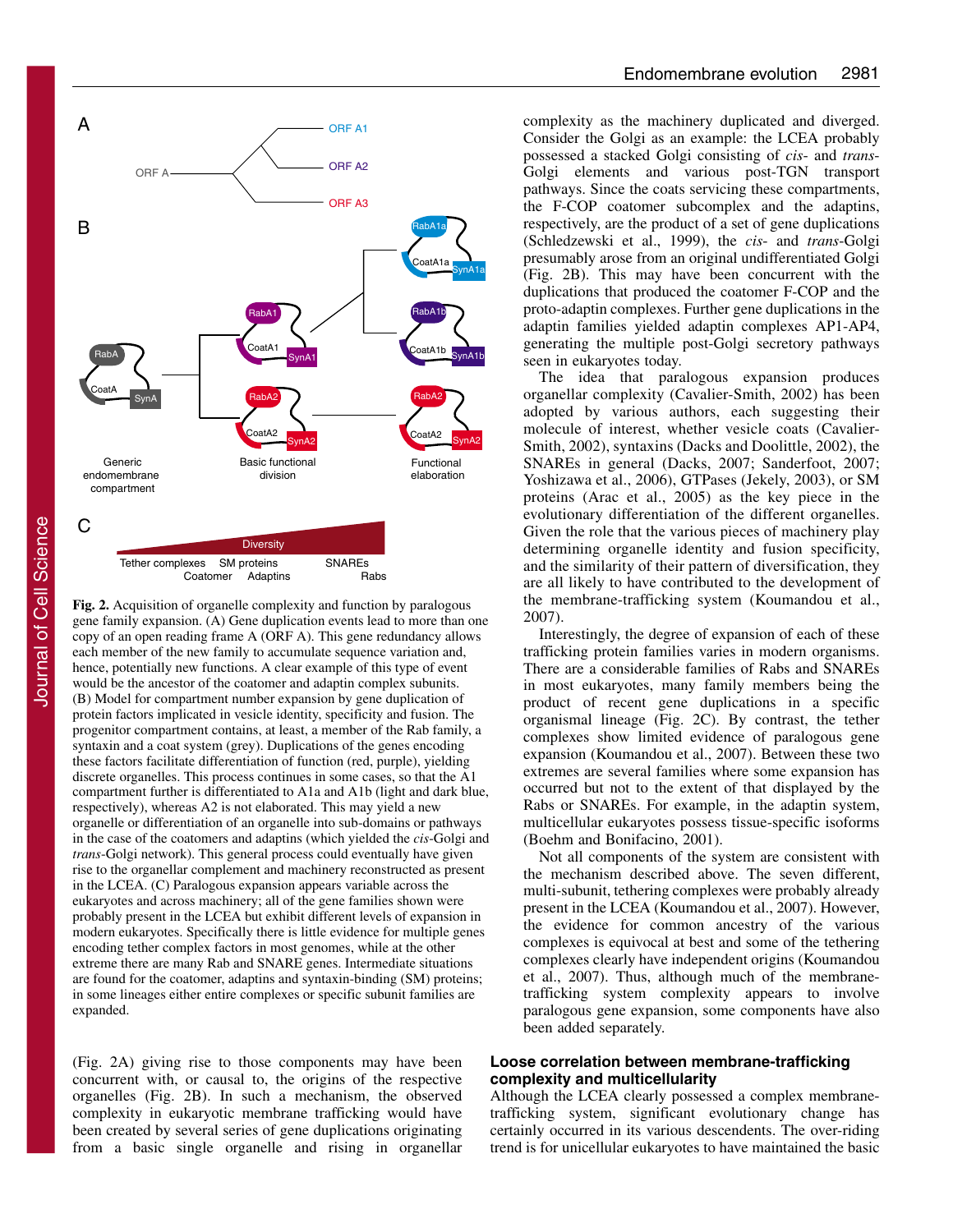membrane-trafficking machinery, one or a few members of each protein subfamily being present, and for elaboration of the trafficking machinery to have occurred within the multicellular taxa that have been examined. It is worth bearing in mind that the number of fully sequenced eukaryotic genomes is still relatively small, and so it will be important to see how this trend stands up, as more genomes and a broader diversity of genomes become available. Nonetheless, this trend has been described in surveys of multiple components (Bock et al., 2001) and studies of specific components such as the adaptins (Boehm and Bonifacino, 2001), SNAREs (Yoshizawa et al., 2006) and Rabs (Armstrong, 2000; Quevillon et al., 2003). The most convincing example is the discovery that the plasma-membrane-associated Qa and R-SNAREs are more numerous in the genomes of multicellular taxa than in their close unicellular relatives (Dacks and Doolittle, 2002; Sanderfoot, 2007; Yoshizawa et al., 2006). Further description of this phenomenon in additional multicellular lineages (such as brown algae and multicellular fungi), and including other components of the trafficking system, will be important if we are to understand both the evolution of membrane trafficking and the multiple independent evolutionary origins of multicellularity.

The over-riding trend of unicellular simplicity versus multicellular expansion is not universal. The genome of *Entamoeba histolytica* encodes nearly 100 Rab proteins, a repertoire greater than that of mammals (Saito-Nakano et al., 2005). Genome sequencing of *Tetrahymena thermophila* and *Paramecium tetraurelia* indicate that these ciliates also possess an expanded array of membrane-trafficking genes compared with other unicellular taxa (Aury et al., 2006; Eisen et al., 2006). Finally, the genome of the excavate *Trichomonas vaginalis* encodes a massively expanded array of endocytic components (Carlton et al., 2007). The number of syntaxins, SM proteins, and vesicle coats that are specifically within the endocytosis-associated subfamilies in *Trichomonas* is notably larger than the number of the same components associated with secretion (Carlton et al., 2007). *Trichomonas* also possesses more members of some trafficking protein families than do either humans or *Arabidopsis thaliana*; it has three times the adaptin complement of the multicellular taxa and nearly 300 Rabs (Carlton et al., 2007). What drove selective expansion of endocytic versus secretory machinery in *Trichomonas* is unclear. It could be correlated with the different possible substrates that are endocytosed by the parasite and, hence, a need for a larger number of distinct cargo adaptors. Alternately, since introns are rare in *Trichomonas* (Carlton et al., 2007; Vanacova et al., 2005), diversity that in other organisms is generated by alternative splicing may, in *T. vaginalis*, be generated at the genome level. Whatever the reason, this should be a fruitful area to pursue, given the importance of uptake of material from the host environment in the pathogenic mechanism of this parasite (Rendon-Maldonado et al., 1998).

Degeneration and component loss have also been prevalent



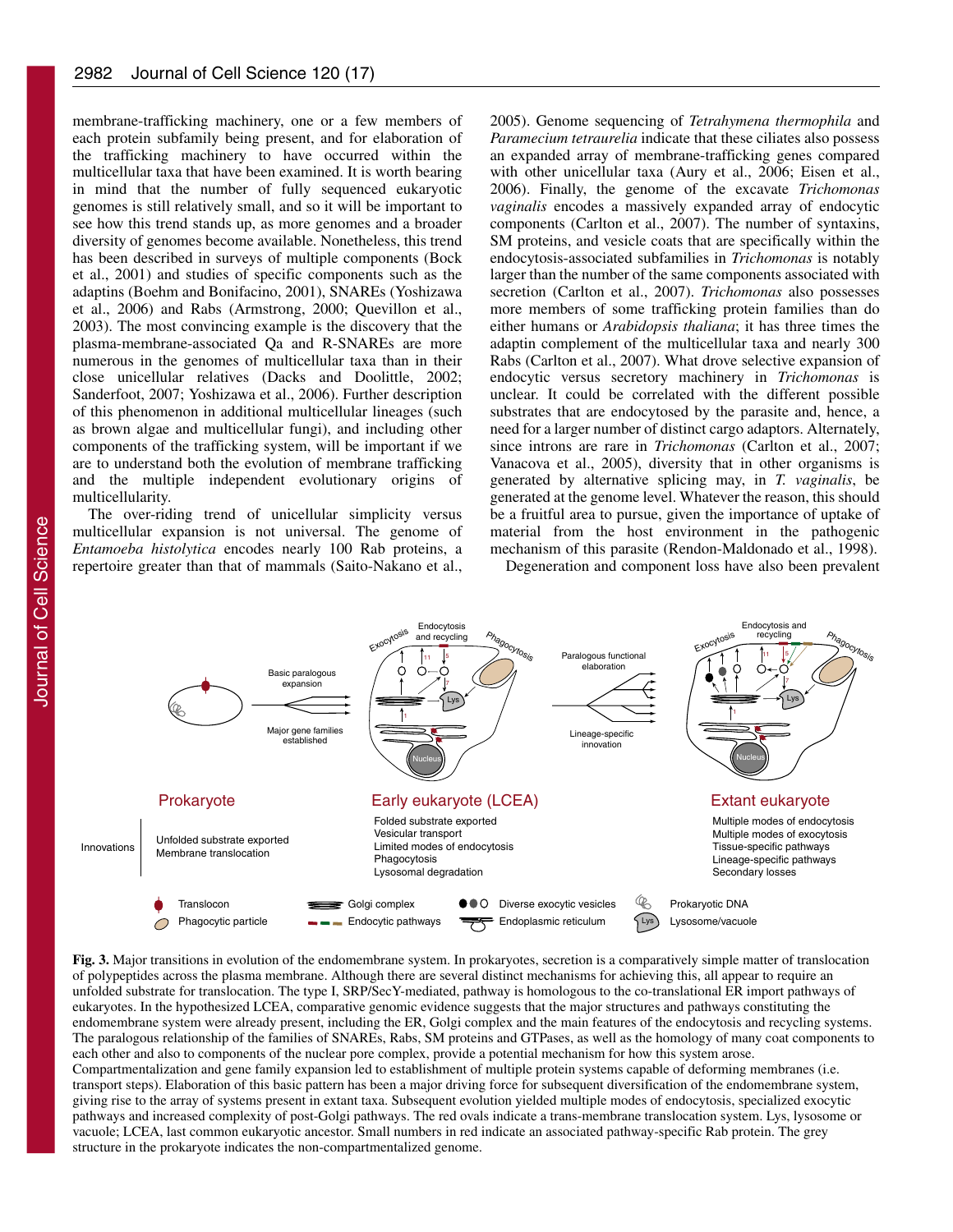during evolution of the membrane-trafficking system (Fig. 1). Specifically, the stacked Golgi has been lost on at least four separate occasions (Dacks et al., 2003), and sequencing of protist parasite genomes has revealed simplified membranetrafficking systems in several cases. *Giardia* has undergone remarkable modification of its Golgi complex (Lujan et al., 1995; Marti et al., 2003) and endosomal system (Lanfredi-Rangel et al., 1998) and is missing various key components of the trafficking machinery (Marti et al., 2003). A divergent fungal lineage, the Microsporidia, have also stream-lined their membrane-trafficking-machinery: they have a minimized complement of Rabs, SNAREs and vesicle coats, as well as a complete absence of clathrin genes (Mironov et al., 2006). *Trypanosoma brucei* has lost the AP2 complex while the related kinetoplastid *Leishmania* has dispensed with AP4, as have fungi and invertebrates (Boehm and Bonifacino, 2001; Denny et al., 2005)*.* Many of the key components of the endocytic system, including Rab4, and AP3 and AP4, have probably been lost on multiple occasions (Field et al., 2006). Clearly, as the descendents of the LCEA colonised new environments, their membrane-trafficking systems changed and adapted to suit their ecological niches.

### **Conclusions**

Comparative genomic and molecular evolutionary studies have begun delving into the history of the membrane-trafficking system and four major trends emerge: the paucity of prokaryotic membrane-trafficking homologues, complexity of the trafficking machinery in early eukaryotes, the evolution of complexity by paralogous expansion of trafficking protein families and the correlation of extensive expansion of the trafficking machinery with multicellularity (Fig. 3). These trends provide insight into the history of specific components. They also address the rate at which the system evolved and the nature of the evolutionary processes involved (Fig. 3). However, these patterns are derived from studies of a small fraction of membrane-trafficking gene products and fall well short of a full eukaryotic sampling. Counter-examples have also been documented and hence, at best, these trends provide null hypotheses for testing by new molecular evolutionary results.

Although much has been gained by attempts to reconstruct the LCEA and the evolutionary events that followed, one potentially fruitful but challenging task will be reconstructing events after the divergence of the proto-eukaryote but before the LCEA. Central to this task will be resolving the relationships between paralogues in membrane-trafficking protein families and subfamilies that will reveal the order of component and even organellar origins. Such resolution is elusive but possible (Dacks, 2007; Langford et al., 2002). In particular, the relationships between the SNARE families (Fasshauer et al., 1998; Weimbs et al., 1998), the various small GTPases (Takai et al., 2001), the common vesicle coats and the nuclear pore complex (Devos et al., 2004), and possibly as far afield as the intraflagellar transport system (Jekely and Arendt, 2006), all represent important areas for future investigation. Deep taxonomic sampling and rigorous phylogenetic methods are crucial, because without them results can be misleading, as demonstrated in numerous studies (e.g. Philippe et al., 2000).

The accuracy and speed of molecular evolutionary tools continue to increase. Molecular cell biological studies of membrane trafficking are providing novel targets for molecular evolutionary analysis at a comforting (alarming!) rate. By incorporating the results from work reviewed here and from studies that are likely to be forthcoming, we can move ever closer to a detailed and reliable reconstruction of the origins, early evolution, diversity and functions of the membranetrafficking system.

This work was supported by a Travelling Research Fellowship from the Canadian Institutes of Health Research and the Wellcome Trust (to J.B.D.) and Wellcome Trust Program and Project grants (to M.C.F.). We would like to thank Ka-Fai Leung, Lesley Dacks and Giselle Walker (all at the University of Cambridge) for comments on the manuscript.

#### **References**

- **Adl, S. M., Simpson, A. G., Farmer, M. A., Andersen, R. A., Anderson, O. R., Barta, J. R., Bowser, S. S., Brugerolle, G., Fensome, R. A., Fredericq, S. et al.** (2005). The new higher level classification of eukaryotes with emphasis on the taxonomy of protists. *J. Eukaryot. Microbiol.* **52**, 399-451.
- **Altschul, S. F., Madden, T. L., Schaffer, A. A., Zhang, J., Zhang, Z., Miller, W. and Lipman, D. J.** (1997). Gapped BLAST and PSI-BLAST: a new generation of protein database search programs. *Nucleic Acids Res.* **25**, 3389-3402.
- **Arac, D., Dulubova, I., Pei, J., Huryeva, I., Grishin, N. V. and Rizo, J.** (2005). Threedimensional structure of the rSly1 N-terminal domain reveals a conformational change induced by binding to syntaxin 5. *J. Mol. Biol.* **346**, 589-601.
- **Armstrong, J.** (2000). Membrane traffic between genomes. *Genome Biol.* **1**, reviews104.
- **Aury, J. M., Jaillon, O., Duret, L., Noel, B., Jubin, C., Porcel, B. M., Segurens, B., Daubin, V., Anthouard, V., Aiach, N. et al.** (2006). Global trends of wholegenome duplications revealed by the ciliate *Paramecium tetraurelia*. *Nature* **444**, 171-178.
- **Barbrook, A. C., Howe, C. J. and Purton, S.** (2006). Why are plastid genomes retained in non-photosynthetic organisms? *Trends Plant Sci.* **11**, 101-108.
- **Besteiro, S., Coombs, G. H. and Mottram, J. C.** (2006). The SNARE protein family of *Leishmania major*. *BMC Genomics* **7**, 250.
- **Bhattacharya, D. and Katz, L. A.** (2005). Frontiers in genomics: insights into protist evolutionary biology, University of Iowa, May 19-21, 2004. *J. Eukaryot. Microbiol.* **52**, 170-172.
- **Bock, J. B., Matern, H. T., Peden, A. A. and Scheller, R. H.** (2001). A genomic perspective on membrane compartment organization. *Nature* **409**, 839-841.
- **Boehm, M. and Bonifacino, J. S.** (2001). Adaptins: the final recount. *Mol. Biol. Cell* **12**, 2907-2920.
- **Bogdanovic, A., Bennett, N., Kieffer, S., Louwagie, M., Morio, T., Garin, J., Satre, M. and Bruckert, F.** (2002). Syntaxin **7**, syntaxin **8**, Vti1 and VAMP7 (vesicleassociated membrane protein 7) form an active SNARE complex for early macropinocytic compartment fusion in *Dictyostelium discoideum*. *Biochem. J.* **368**, 29- 39.
- **Bonifacino, J. S. and Glick, B. S.** (2004). The mechanisms of vesicle budding and fusion. *Cell* **116**, 153-166.
- **Brocks, J. J., Logan, G. A., Buick, R. and Summons, R. E.** (1999). Archean molecular fossils and the early rise of eukaryotes. *Science* **285**, 1033-1036.
- **Butterfield, N. J.** (2000). *Bangiomorpha pubescens* n. gen., n. sp.: implications for the evolution of sex, multicellularity, and the Mesoproterozoic/Neoproterozoic radiation of eukaryotes. *Paleobiology* **26**, 386-404.
- **Carlton, J. M., Hirt, R. P., Silva, J. C., Delcher, A. L., Schatz, M., Zhao, Q., Wortman, J. R., Bidwell, S. L., Alsmark, U. C., Besteiro, S. et al.** (2007). Draft genome sequence of the sexually transmitted pathogen *Trichomonas vaginalis*. *Science* **315**, 207-212.
- **Cavalier-Smith, T.** (1975). The origin of nuclei and of eukaryotic cells. *Nature* **256**, 463- 468.
- **Cavalier-Smith, T.** (1983). A 6-kingdom classification and a unified phylogeny. In *Endocytobiology II* (ed. H. E. A. Schenk and W. Schwemmler), pp. 1027-1034. Berlin: Walter de Gruyter.
- **Cavalier-Smith, T.** (1987a). Eukaryotes with no mitochondria. *Nature* **326**, 332-333.
- **Cavalier-Smith, T.** (1987b). The origin of eukaryote and archaebacterial cells. *Ann. N. Y. Acad. Sci.* **503**, 17-54.
- **Cavalier-Smith, T.** (2002). The phagotrophic origin of eukaryotes and phylogenetic classification of Protozoa. *Int. J. Syst. Evol. Microbiol.* **52**, 297-354.
- **Chanez, A. L., Hehl, A. B., Engstler, M. and Schneider, A.** (2006). Ablation of the single dynamin of *T. brucei* blocks mitochondrial fission and endocytosis and leads to a precise cytokinesis arrest. *J. Cell Sci.* **119**, 2968-2974.
- **Collins, B. M., Skinner, C. F., Watson, P. J., Seaman, M. N. and Owen, D. J.** (2005). Vps29 has a phosphoesterase fold that acts as a protein interaction scaffold for retromer assembly. *Nat. Struct. Mol. Biol.* **12**, 594-602.
- **Dacks, J. B.** (2007). Evolution of the SNARE protein superfamily. In *SNARE Proteins* (ed. D. Banfield and F. Fillippini). Austin: Landes Bioscience (in press).
- **Dacks, J. B. and Doolittle, W. F.** (2001). Reconstructing/deconstructing the earliest eukaryotes: how comparative genomics can help. *Cell* **107**, 419-425.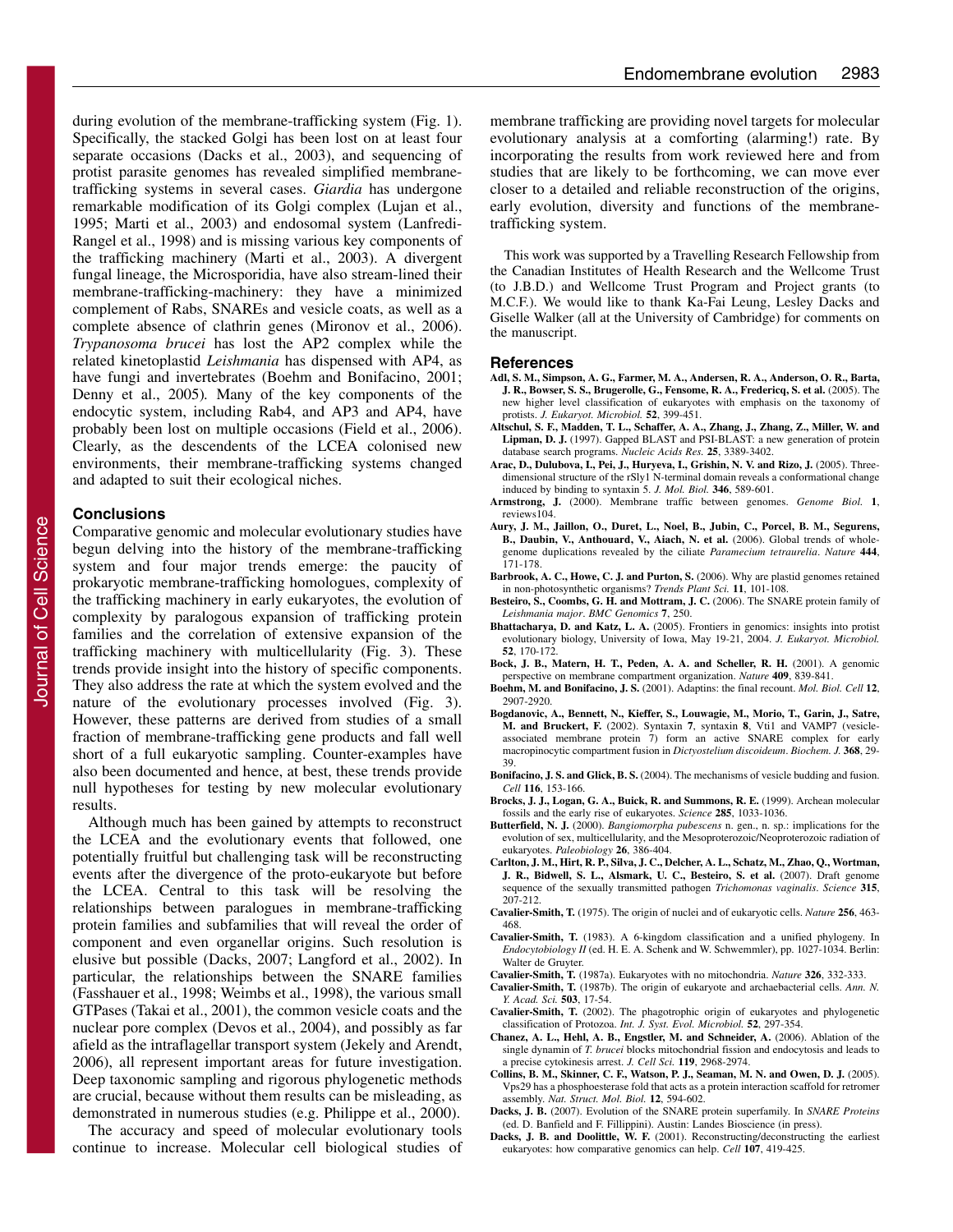- **Dacks, J. B. and Doolittle, W. F.** (2002). Novel syntaxin gene sequences from *Giardia*, *Trypanosoma* and algae: implications for the ancient evolution of the eukaryotic endomembrane system. *J. Cell Sci.* **115**, 1635-1642.
- **Dacks, J. B. and Doolittle, W. F.** (2004). Molecular and phylogenetic characterization of syntaxin genes from parasitic protozoa. *Mol. Biochem. Parasitol.* **136**, 123-136.
- **Dacks, J. B. and Field, M. C.** (2004). Eukaryotic cell evolution from a genomic perspective: the endomembrane system. In *Organelles, Genomes and Eukaryote Phylogeny: An Evolutionary Synthesis in the Age of Genomics* (ed. R. P. Hirt and D. S. Horner), pp. 309-334. London: CRC Press.
- **Dacks, J. B., Davis, L. A., Sjogren, A. M., Andersson, J. O., Roger, A. J. and Doolittle, W. F.** (2003). Evidence for Golgi bodies in proposed 'Golgi-lacking' lineages. *Proc. Biol. Sci.* **270** Suppl. 2, S168-S171.
- **Damen, E., Krieger, E., Nielsen, J. E., Eygensteyn, J. and van Leeuwen, J. E.** (2006). The human Vps29 retromer component is a metallo-phosphoesterase for a cationindependent mannose 6-phosphate receptor substrate peptide. *Biochem. J.* **398**, 399- 409.

**de Duve, C.** (2007). The origin of eukaryotes: a reappraisal. *Nat. Rev. Genet.* **8**, 395-403.

- **Denny, P. W., Morgan, G. W., Field, M. C. and Smith, D. F.** (2005). *Leishmania major*: clathrin and adaptin complexes of an intra-cellular parasite. *Exp. Parasitol.* **109**, 33- 37.
- **Devos, D., Dokudovskaya, S., Alber, F., Williams, R., Chait, B. T., Sali, A. and Rout, M. P.** (2004). Components of coated vesicles and nuclear pore complexes share a common molecular architecture. *PLoS Biol.* **2**, e380.
- **Eisen, J. A., Coyne, R. S., Wu, M., Wu, D., Thiagarajan, M., Wortman, J. R., Badger, J. H., Ren, Q., Amedeo, P., Jones, K. M. et al.** (2006). Macronuclear genome sequence of the ciliate *Tetrahymena thermophila*, a model eukaryote. *PLoS Biol.* **4**, e286.
- **Elde, N. C., Morgan, G., Winey, M., Sperling, L. and Turkewitz, A. P.** (2005). Elucidation of clathrin-mediated endocytosis in *Tetrahymena* reveals an evolutionarily convergent recruitment of dynamin. *PLoS Genet.* **1**, e52.
- **Embley, T. M. and Martin, W.** (2006). Eukaryotic evolution, changes and challenges. *Nature* **440**, 623-630.
- **Fasshauer, D., Sutton, R. B., Brunger, A. T. and Jahn, R.** (1998). Conserved structural features of the synaptic fusion complex: SNARE proteins reclassified as Q- and R-SNAREs. *Proc. Natl. Acad. Sci. USA* **95**, 15781-15786.
- **Field, M. C., Gabernet-Castello, C. and Dacks, J. B.** (2006). Reconstructing the evolution of the endocytic system: insights from genomics and molecular cell biology. In *Evolution of the Eukaryotic Endomembrane System and Cytoskeleton*. Vol. 1 (ed. G. Jekely), pp. 84-96. Austin, TX: Landes Bioscience Publishing.
- **Fuerst, J. A.** (2005). Intracellular compartmentation in planctomycetes. *Annu. Rev. Microbiol.* **59**, 299-328.
- **Ghosh, S. K., Field, J., Frisardi, M., Rosenthal, B., Mai, Z., Rogers, R. and Samuelson, J.** (1999). Chitinase secretion by encysting *Entamoeba invadens* and transfected *Entamoeba histolytica* trophozoites: localization of secretory vesicles, endoplasmic reticulum, and Golgi apparatus. *Infect. Immun.* **67**, 3073-3081.
- **Glockner, F. O., Kube, M., Bauer, M., Teeling, H., Lombardot, T., Ludwig, W., Gade, D., Beck, A., Borzym, K., Heitmann, K. et al.** (2003). Complete genome sequence of the marine planctomycete *Pirellula* sp. strain 1. *Proc. Natl. Acad. Sci. USA* **100**, 8298-8303.
- **Gribaldo, S. and Cammarano, P.** (1998). The root of the universal tree of life inferred from anciently duplicated genes encoding components of the protein-targeting machinery. *J. Mol. Evol.* **47**, 508-516.
- **Gupta, R. S. and Golding, G. B.** (1996). The origin of the eukaryotic cell. *Trends Biochem. Sci.* **21**, 166-171.
- Hartman, H. and Fedorov, A. (2002). The origin of the eukaryotic cell: a genomic investigation. *Proc. Natl. Acad. Sci. USA* **99**, 1420-1425.
- **Herskovits, A. A., Shimoni, E., Minsky, A. and Bibi, E.** (2002). Accumulation of endoplasmic membranes and novel membrane-bound ribosome-signal recognition particle receptor complexes in *Escherichia coli*. *J. Cell Biol.* **159**, 403-410.
- **Jahn, R. and Sudhof, T. C.** (1999). Membrane fusion and exocytosis. *Annu. Rev. Biochem.* **68**, 863-911.
- **Jahn, R., Lang, T. and Sudhof, T. C.** (2003). Membrane fusion. *Cell* **112**, 519-533.
- **Javaux, E. J., Knoll, A. H. and Walter, M. R.** (2004). TEM evidence for eukaryotic
- diversity in mid-Proterozoic oceans. *Geobiology* **2**, 121-132. **Jekely, G.** (2003). Small GTPases and the evolution of the eukaryotic cell. *BioEssays* **25**, 1129-1138.
- **Jekely, G. and Arendt, D.** (2006). Evolution of intraflagellar transport from coated vesicles and autogenous origin of the eukaryotic cilium. *BioEssays* **28**, 191-198.
- **Keeling, P. J.** (2004). Diversity and evolutionary history of plastids and their hosts. *Am. J. Bot.* **91**, 1481-1493.
- **Keeling, P. J., Burger, G., Durnford, D. G., Lang, B. F., Lee, R. W., Pearlman, R. E., Roger, A. J. and Gray, M. W.** (2005). The tree of eukaryotes. *Trends Ecol. Evol.* **20**, 670-676.
- **Koumandou, V. L., Dacks, J. B., Coulson, R. M. and Field, M. C.** (2007). Control systems for membrane fusion in the ancestral eukaryote; evolution of tethering complexes and SM proteins. *BMC Evol. Biol.* **7**, 29.
- **Lanfredi-Rangel, A., Attias, M., de Carvalho, T. M., Kattenbach, W. M. and De Souza, W.** (1998). The peripheral vesicles of trophozoites of the primitive protozoan *Giardia lamblia* may correspond to early and late endosomes and to lysosomes. *J. Struct. Biol.* **123**, 225-235.
- **Langford, T. D., Silberman, J. D., Weiland, M. E., Svard, S. G., McCaffery, J. M., Sogin, M. L. and Gillin, F. D.** (2002). *Giardia lamblia*: identification and characterization of Rab and GDI proteins in a genome survey of the ER to Golgi endomembrane system. *Exp. Parasitol.* **101**, 13-24.
- **Lee, J. J., Leedale, G. F. and Bradbury, P.** (2002). *The Illustrated Guide to the Protozoa*. Lawrence, KS: Society of Protozoologists.
- **Lopez-Garcia, P. and Moreira, D.** (2006). Selective forces for the origin of the eukaryotic nucleus. *BioEssays* **28**, 525-533.
- **Low, H. H. and Lowe, J.** (2006). A bacterial dynamin-like protein. *Nature* **444**, 766-769.
- **Lujan, H. D. and Touz, M. C.** (2003). Protein trafficking in *Giardia lamblia*. *Cell. Microbiol.* **5**, 427-434.
- **Lujan, H. D., Marotta, A., Mowatt, M. R., Sciaky, N., Lippincott-Schwartz, J. and Nash, T. E.** (1995). Developmental induction of Golgi structure and function in the primitive eukaryote *Giardia lamblia*. *J. Biol. Chem.* **270**, 4612-4618.
- **Marti, M., Regos, A., Li, Y., Schraner, E. M., Wild, P., Muller, N., Knopf, L. G. and Hehl, A. B.** (2003). An ancestral secretory apparatus in the protozoan parasite *Giardia intestinalis*. *J. Biol. Chem.* **278**, 24837-24848.
- **Martin, W.** (2005). Archaebacteria (Archaea) and the origin of the eukaryotic nucleus. *Curr. Opin. Microbiol.* **8**, 630-637.
- **Martin, W. and Muller, M.** (1998). The hydrogen hypothesis for the first eukaryote. *Nature* **392**, 37-41.
- **McMahon, H. T. and Mills, I. G.** (2004). COP and clathrin-coated vesicle budding: different pathways, common approaches. *Curr. Opin. Cell Biol.* **16**, 379-391.
- **Mironov, A. A., Banin, V. V., Sesorova, I. S., Dolgikh, V. V., Luini, A. and Beznoussenko, G. V.** (2006). Evolution of the endoplasmic reticulum and the Golgi complex. In *Origins and Evolution of Eukaryotic Endomembranes and Cytoskeleton*. Vol. 1 (ed. G. Jekely), pp. 61-72. Austin, TX: Landes Bioscience.
- **Moreira, D. and Lopez-Garcia, P.** (1998). Symbiosis between methanogenic archaea and delta-proteobacteria as the origin of eukaryotes: the syntrophic hypothesis. *J. Mol. Evol.* **47**, 517-530.
- **Morgan, G. W., Hall, B. S., Denny, P. W., Field, M. C. and Carrington, M.** (2002). The endocytic apparatus of the kinetoplastida. Part II: machinery and components of the system. *Trends Parasitol.* **18**, 540-546.
- **Morgan, G. W., Goulding, D. and Field, M. C.** (2004). The single dynamin-like protein of *Trypanosoma brucei* regulates mitochondrial division and is not required for endocytosis. *J. Biol. Chem.* **279**, 10692-10701.
- **Nakada-Tsukui, K., Saito-Nakano, Y., Ali, V. and Nozaki, T.** (2005). A retromerlike complex is a novel Rab7 effector that is involved in the transport of the virulence factor cysteine protease in the enteric protozoan parasite *Entamoeba histolytica*. *Mol. Biol. Cell* **16**, 5294-5303.
- **Ngo, H. M., Yang, M., Paprotka, K., Pypaert, M., Hoppe, H. and Joiner, K. A.** (2003). AP-1 in *Toxoplasma gondii* mediates biogenesis of the rhoptry secretory organelle from a post-Golgi compartment. *J. Biol. Chem.* **278**, 5343-5352.
- **Pandit, S. B. and Srinivasan, N.** (2003). Survey for g-proteins in the prokaryotic genomes: prediction of functional roles based on classification. *Proteins* **52**, 585-597.
- **Parfrey, L. W., Barbero, E., Lasser, E., Dunthorn, M., Bhattacharya, D., Patterson, D. J. and Katz, L. A.** (2006). Evaluating support for the current classification of eukaryotic diversity. *PLoS Genet.* **2**, e220.
- **Patterson, D. J.** (1999). The diversity of eukaryotes. *Am. Nat.* **154**, S96-S124.
- **Philippe, H., Lopez, P., Brinkmann, H., Budin, K., Germot, A., Laurent, J., Moreira, D., Muller, M. and Le Guyader, H.** (2000). Early-branching or fast-evolving eukaryotes? An answer based on slowly evolving positions. *Proc. R. Soc. Lond. B Biol. Sci.* **267**, 1213-1221.
- **Quevillon, E., Spielmann, T., Brahimi, K., Chattopadhyay, D., Yeramian, E. and Langsley, G.** (2003). The *Plasmodium falciparum* family of Rab GTPases. *Gene* **306**, 13-25.
- **Rachel, R., Wyschkony, I., Riehl, S. and Huber, H.** (2002). The ultrastructure of *Ignicoccus*: evidence for a novel outer membrane and for intracellular vesicle budding in an archeon. *Archaea* **1**, 9-18.
- **Ranea, J. A., Sillero, A., Thornton, J. M. and Orengo, C. A.** (2006). Protein superfamily evolution and the last universal common ancestor (LUCA). *J. Mol. Evol.* **63**, 513-525.
- **Rapoport, T. A., Jungnickel, B. and Kutay, U.** (1996). Protein transport across the eukaryotic endoplasmic reticulum and bacterial inner membranes. *Annu. Rev. Biochem.* **65**, 271-303.
- **Reeck, G. R., de Haen, C., Teller, D. C., Doolittle, R. F., Fitch, W. M., Dickerson, R. E., Chambon, P., McLachlan, A. D., Margoliash, E., Jukes, T. H. et al.** (1987). "Homology" in proteins and nucleic acids: a terminology muddle and a way out of it. *Cell* **50**, 667.
- **Rendon-Maldonado, J. G., Espinosa-Cantellano, M., Gonzalez-Robles, A. and Martinez-Palomo, A.** (1998). *Trichomonas vaginalis*: in vitro phagocytosis of lactobacilli, vaginal epithelial cells, leukocytes, and erythrocytes. *Exp. Parasitol.* **89**, 241-250.
- **Robinson, M. S.** (2004). Adaptable adaptors for coated vesicles. *Trends Cell Biol.* **14**, 167-174.
- **Roger, A. J.** (1999). Reconstructing early events in eukaryotic evolution. *Am. Nat.* **154**, S146-S163.
- **Saito-Nakano, Y., Loftus, B. J., Hall, N. and Nozaki, T.** (2005). The diversity of rab GTPases in *Entamoeba histolytica*. *Exp. Parasitol.* **110**, 244-252.
- **Sanderfoot, A.** (2007). Increases in the number of SNARE genes parallels the rise of multicellularity among the green plants. *Plant Physiol*. **144**, 6-17.
- **Schilde, C., Wassmer, T., Mansfeld, J., Plattner, H. and Kissmehi, R.** (2006). A multigene family encoding R-SNAREs in the ciliate *Paramecium tetraurelia*. *Traffic* **7**, 440-455.
- **Schledzewski, K., Brinkmann, H. and Mendel, R. R.** (1999). Phylogenetic analysis of components of the eukaryotic vesicle transport system reveals a common origin of adaptor protein complexes 1, 2, and 3 and the F subcomplex of the coatomer COPI. *J. Mol. Evol.* **48**, 770-778.